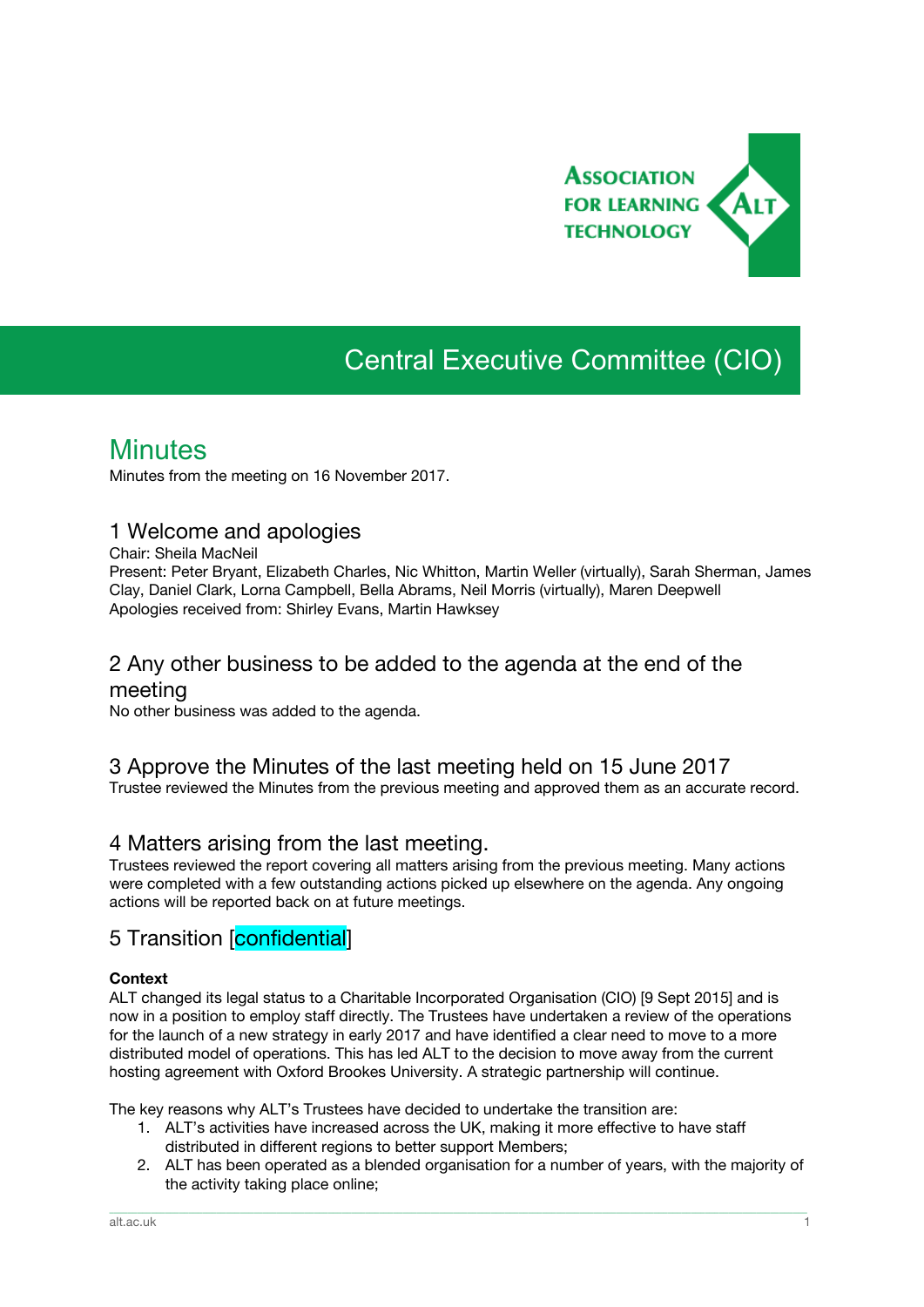3. Moving to a distributed model will enable ALT to spend less charitable income on operations and more of resources for strategic work.

The key factors that informed the decision to do so at this time are:

- 1. ALT is in a stable financial position
- 2. ALT has completed the first year as a CIO
- 3. ALT new strategy sets out an ambitious vision for a growing community and staffing/operations need to meet these aims

#### **Where we are currently**

Since the last Trustee meeting work has continued led by the Trustee working group with regular reporting to all Trustees via GPC. The process plan set out by our HR Advisor Jo Cairns has been updated and we are on track.

We are now in the main phase of the transition and this paper includes the following recommendations for Trustees:

- 1. Note progress made consulting staff about the transition and TUPE transfer
- 2. Agree the framework for the new employment contracts from ALT incl pensions
- 3. Note plans for office transition and formally agree to terminate current licence agreement
- 4. Approve the new Partnership with OBU from 2018
- 5. Formally note the outline of next steps for completing the transition

#### 6 Finance

Daniel reported on ALT's current financial position.The current financial position at the end of Q3 is positive and in line with our current financial strategy.

Overall we are close to meeting our targets for income generation. The figures below show that membership and CMALT income are close to meeting the targets and are set to exceed them. Events income for the Annual Conference was good and together these increases income made up for a shortfall from OER17 income earlier in the year.

Income from the BLE project is greater than expected but includes a proportion of fees for Digital Champions which ALT is managing, so that the increase won't have much impact on the overall income for ALT itself. It does however enable us to cover costs of internal resources devoted to project work to a larger extent.

Expenditure at the end of Q3 is lower than planned, resulting in a currently higher positive outturn. One factor in keeping the expenditure low is the journal publication being suspended and saving 6 months of publication costs. Some of this surplus is due to expenditure being only involved in the final quarter. It is also part of our strategy to provide a bit more flexibility during this transition period.

It is usual that we see very little income in Q4 and steady expenditure, which is why the end of Q3 shows a larger positive balance.

#### Year end forecast

Led by Daniel the TRustees then discussed the forecast: Membership and CMALT are both set to achieve or exceed the budget. This will support us putting in place additional resources for developing CMALT and Membership services as planned.

By making savings we were able to achieve a good outturn for events, even though income was lower than expected.

The Governance costs include transition costs, which are added to the expenditure.

There is some income to be deferred to the next financial year, which the auditor will advise about.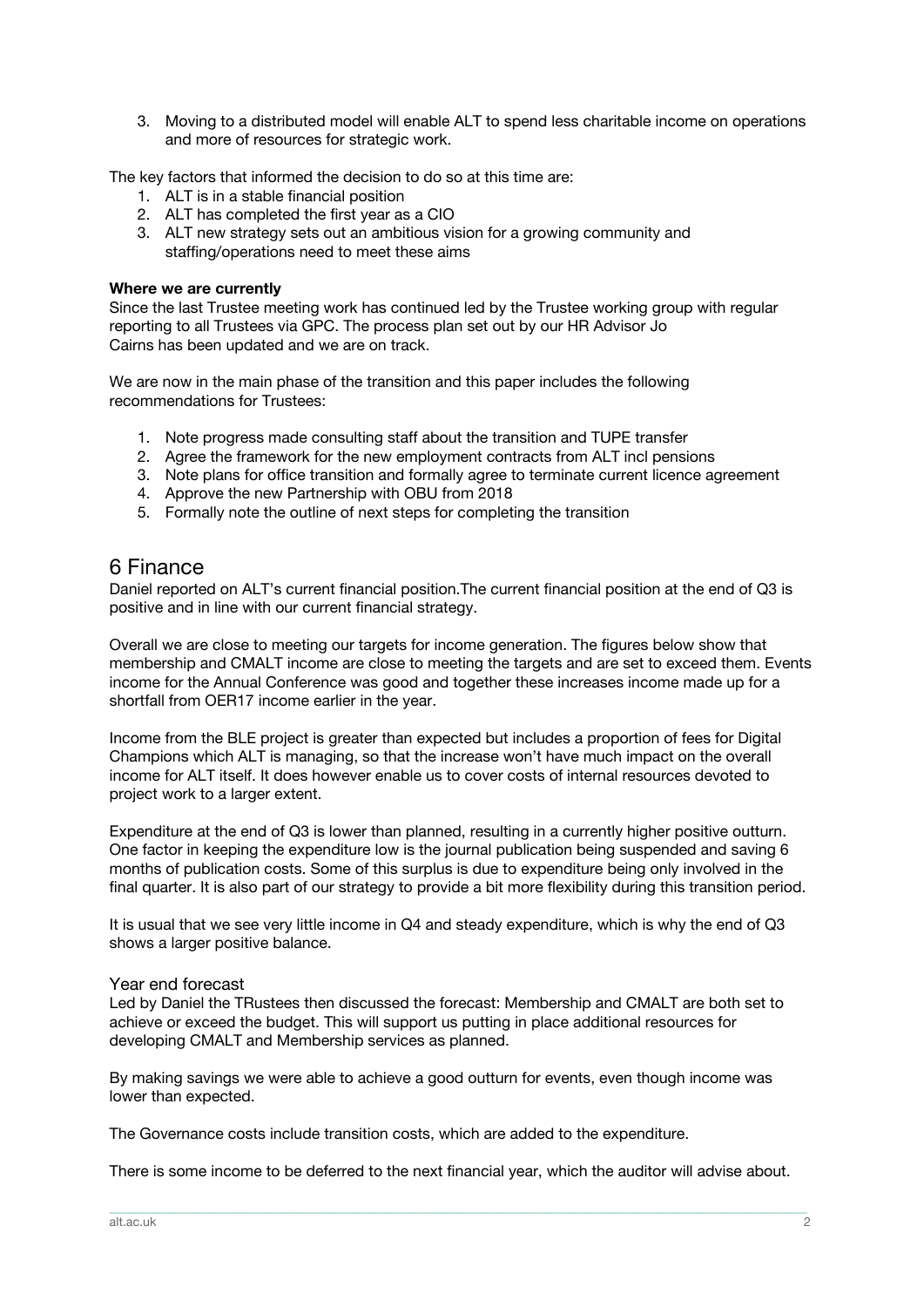Overall we anticipate to achieve a balanced outturn, hopefully slightly better than the budget and absorbing a proportion of the transition costs such as additional HR and pension advice.

Our budget and financial strategy for next year will focus on stability for the year in which ALT starts being an employer and covering the costs of the transition, with a view to increasing our ambitions the following year for the third year of the current strategy period.

## 7 Communications and Publications

Neil Morris reported on from the October meeting of the Communications and Publications Committee and the Research in Learning Technology Editorial Board.

Starting with the work of the Committee, Neil reported good progress across all areas and specifically recommended to Trustees:

Recommendation: The Committee formally reports this progress made with submissions and publications to the Trustees.

Recommendation: The Committee seeks Trustees' formal approval for setting up this new Steering Group to undertake strategic development of the journal and report directly to Trustees until the end of the current ALT strategy (2 years).

Going on to discuss the work of the Editorial Board, Neil reported the following changes to the Editorial Board's membership:

First, we record our thanks to Members coming to the end of their term/stepping down:

1. Brenda Bannan, Learning Technologies Division College of Education and Human

Development George Mason University, United States

2. Stephen Brown, De Montfort University, UK, United Kingdom

3. Martin Ebner, Graz University of Technology, Austria

- 4. John Hedberg, Macquarie University, Australia, Australia
- 5. Robert Michael Ker Fox, School of Education, University of New South Wales, Australia
- 6. Mark J.W. Lee, Charles Sturt University and Federation University Australia, Australia

7. John Terence Mayes, Glasgow Caledonian University, UK

8. Holly McCracken, Capella University, USA

- 9. Robbie Melton, Tennessee Board of Regents
- 10. Marina Papastergiou, University of Thessaly, Greece
- 11. Caroline Helen Steel, The University of Queensland; asciilte, Australia
- 12. Michael Thomas, University of Central Lancashire, UK

Then, we consider new Members who will be recommended to Trustees to the Editorial Board:

- 1. Dr Chris Rowell, Deputy Learning Technology Manager, Regents College
- 2. Mairéad Nic Giolla Mhichíl, Associate Professor & Senior Research Fellow, DCU

3. Lorraine Locke, Associate Professor, Educational Development, London School of Hygiene and Tropical Medicine

4. Richard Walker, Head of E-Learning Development, University of York

5. Frances Bell, Senior Lecturer (Retired) now Independent Researcher

Finally we note current and active Members who will continue their term:

- 1. Jo Axe, Royal Roads University, Canada, Canada\*
- 2. Mark Brown, National Institute for Digital Learning Dublin City University, Ireland
- 3. Laura Czerniewicz, University of Cape Town, South Africa
- 4. Jason D. Baker, Regent University, USA
- 5. Thom Cochrane, Auckland University of Technology, New Zealand, New Zealand
- 6. Sarah Cornelius, University of Aberdeen, UK\*
- 7. Linda Creanor, Glasgow Caledonian University, UK\*
- 8. Laurence Habib, Oslo and Akershus University College of Applied Sciences, Norway, Norway

\_\_\_\_\_\_\_\_\_\_\_\_\_\_\_\_\_\_\_\_\_\_\_\_\_\_\_\_\_\_\_\_\_\_\_\_\_\_\_\_\_\_\_\_\_\_\_\_\_\_\_\_\_\_\_\_\_\_\_\_\_\_\_\_\_\_\_\_\_\_\_\_\_\_\_\_\_\_\_\_\_\_\_\_\_\_\_\_\_\_\_\_\_\_\_\_\_\_\_\_\_\_\_\_\_\_\_\_\_\_\_\_\_\_\_\_\_\_\_\_\_\_\_\_\_\_\_\_\_\_\_\_\_\_\_\_\_\_\_\_\_\_\_\_\_\_\_\_\_\_

9. Richard Hall, De Montfort University, UK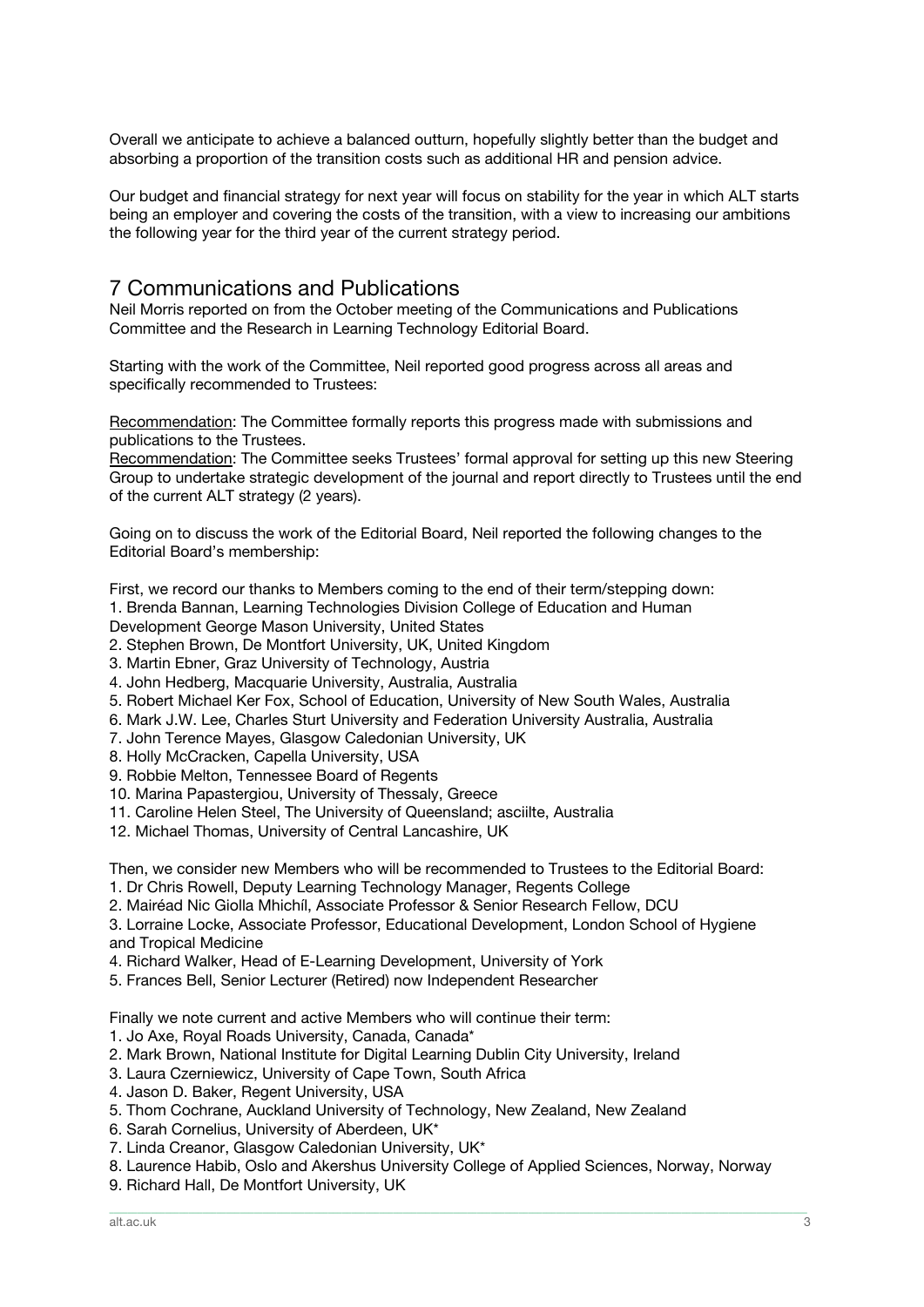- 10. Chris Jones, Liverpool John Moores University, UK
- 11. Jane Seale, University of Exeter, UK, United Kingdom
- 12. Steve Wheeler, Plymouth University, UK, United Kingdom
- 13. George Veletsianos, Royal Roads University, Canada

Recommendation: The Board seeks Trustees' formal approval for these changes.

Trustees then discussed Editorial Board duties and outreach

In addition to the work of the Editorial Board, which is largely focused on current submissions, reviewing and special projects/issues, we are now seeking to establish a small journal steering group to directly support Trustees in the governance of the journal.

This new group will include the Chair of the Editorial Board who is also a Trustee, 1-2 Editors, a representative from Open Academia and up to 3 representatives from other professional bodies. As well as providing strong and focused governance the group's purpose will be to share knowledge and best practice with similar professional bodies who publish journals for example in view of applying for review for gaining an impact factor and improving the peer-review process. Currently, we propose to invite Dr Jill Buban, Senior Director for Publications and Research at the Online Learning Consortium, alongside Dr Paul Gormley, executive director of the Irish Learning Technology Association and a representative from ascilite, Australia, to join this new effort.

Recommendation: The Board seeks Trustees' formal approval for setting up this new Working Group to undertake strategic development of the journal and report directly to Trustees until the end of the current ALT strategy (2 years).

The Trustees approved all recommendations.

## 8 CEO Report

Maren presented her report to Trustees, covering developments since June not dealt with elsewhere on the agenda and looking ahead to the end of ALT's financial year in January 2018. Trustees discussed the entire report covering recent work with partners, operations and risk management. The following items were discussed in more detail:

| Item                              | <b>Recommendations/actions</b>                                                                                                                                                             |
|-----------------------------------|--------------------------------------------------------------------------------------------------------------------------------------------------------------------------------------------|
| OER18 strategic partnerships      | Trustees are welcome to provide input                                                                                                                                                      |
| Nominations to the REF<br>panel   | Trustees decided to nominate Prof Nicola Whitton (Vice-Chair) to<br>the main panel, PRof Jane Seal and John Traxler to sub-panels                                                          |
| <b>Research Award</b>             | Neil Morris will Chair the panel to set up the Terms of Reference<br>for the Award alongside Martin Weller, who as President chairs the<br>Learning Technologist of the Year Judging Panel |
| Operational and strategic<br>plan | Trustees noted progress overall and in relation to strategic aims in<br>particular. Sheila and Maren will update Members in a joint report.                                                |
| Risk management                   | Trustees formally noted the updated risk register and the actions<br>taken to mitigate the risks identified.                                                                               |

## 9 Membership

Sarah reported from the recent meeting of the Membership Committee and the Membership Report (from Tom Palmer). Sarah welcomed the new Members on the Committee and then went on to report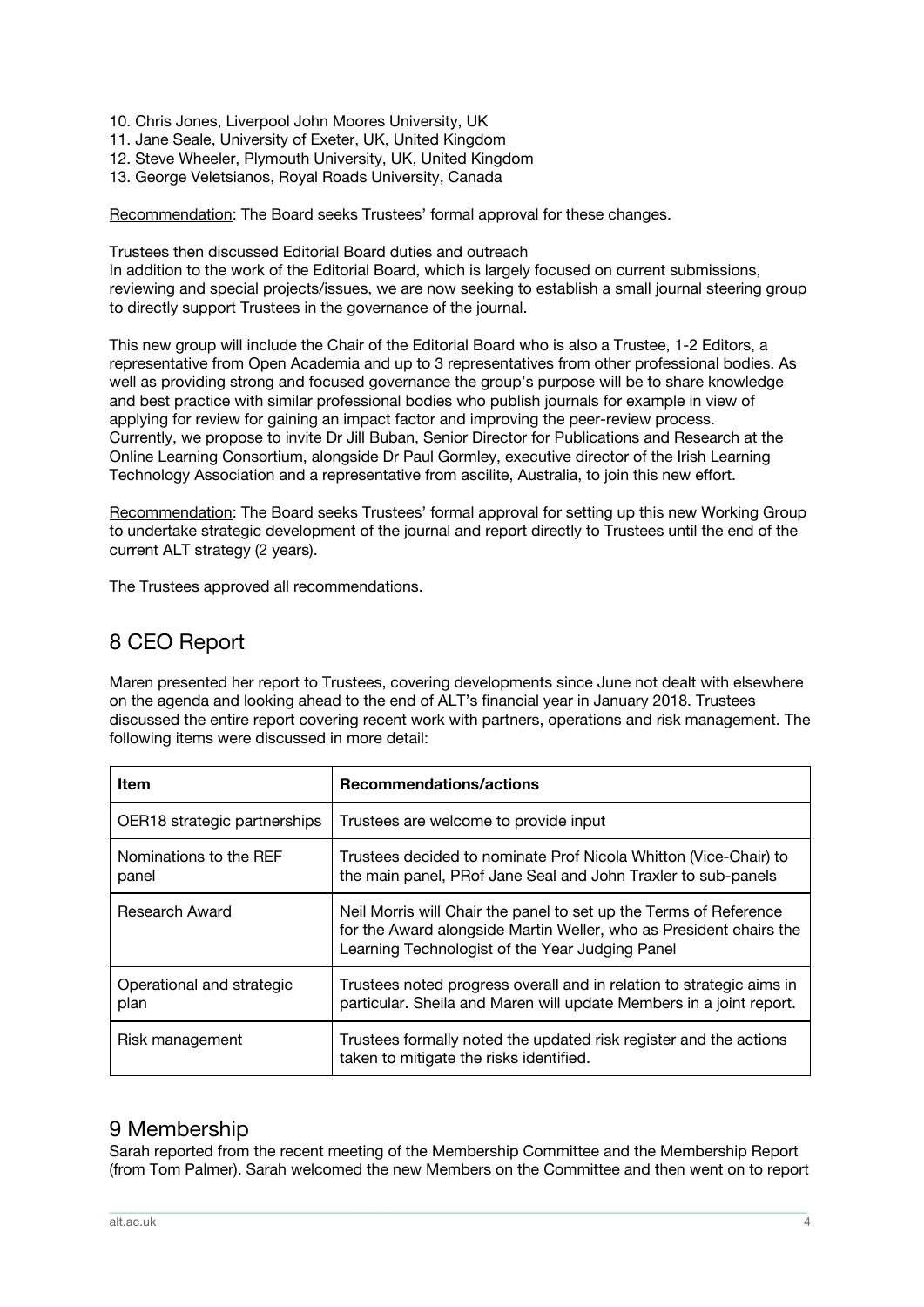key actions from the Committee, starting with Committee Members volunteering to take part in the WInter Conference. Sarah reported on the Committee's discussion about support for CMALT and the expansion of the framework with the CMALT Pathways project. The Committee has identified ways in which it can contribute to the CMALT Pathways project and support the development of support for Assessors as part of the project. Alongside other Committees this Committee will provide 1-2 volunteers to help informat the Terms of Reference for the inaugural Research Award.

Trustees particularly noted thanks to Tom Palmer for his outstanding work on membership and CMALT.

Recommendation: Trustees formally approved the Committee's recommendation to establish the ALT Members Group North East.

Recommendation: Trustees formally approved James McDowell's appointment as Vice-Chair.

## 10 Further Education and cross-sector engagement

Bella reported from the recent meeting of the Further Education and Cross-Sector Engagement Committee and also the FE & cross-sector Report. Bella has had new Members join the Committee and their meeting covered a lot of recent developments. Bella discussed work from the meeting which focused on Members promoting the Blended Learning Essentials course and contributing to the ongoing work writing a collaborate guide about how Learning Technologist can engage with startups. The Committee focused also on the work of the FELTAG SIG, which seems to be transitioning to a different phase of its existence. The Committee also touched upon events and noted how the Winter Online Conference has encouraged participation from across sectors in recent years. Committee Members have offered mentoring to authors for conferences. Members also discussed about how they could link up better with sector bodies.

Recommendation: Trustees formally appointed Rachel Challen's appointment as Vice-Chair.

## 11 Events Report

Trustees then discussed the Events Report from Jane Marsh. The report covers the period between June and September 2017, which included the 2017 Annual Conference and looks ahead to April 2018, taking in the Winter Conference and OER18. It has been a busy and successful summer and we thank you for your help in making it so.

The report included the following actions for Committee Members:

1. Promote the members only call for proposals to the ALT Online Winter Conference.

2. Promote the call for papers for OER18.

3. Disseminate opportunities for sponsorship and exhibition for OER18 and the Winter Conference.

4. For each committee to put forward two volunteers to help moderate sessions during the conference.

Trustees discussed the report in detail including reflecting on the success of the Annual Conference, plans for the Online Winter Conference and OER18 Conference and the conference next year. Maren and Nic to pick up Playful Learning conference as part of the ALT events programme. Trustees welcomed the upcoming Tender for Conference Venues.

Thanks noted to Jane Marsh for her work.

## 12 Trustees and staff working together

Trustees explored a discussion paper about how Trustees can develop how Trustees and staff working together. In the context of the current transition away from the university and to a fully distributed model it seems like a good time to consider ideas.